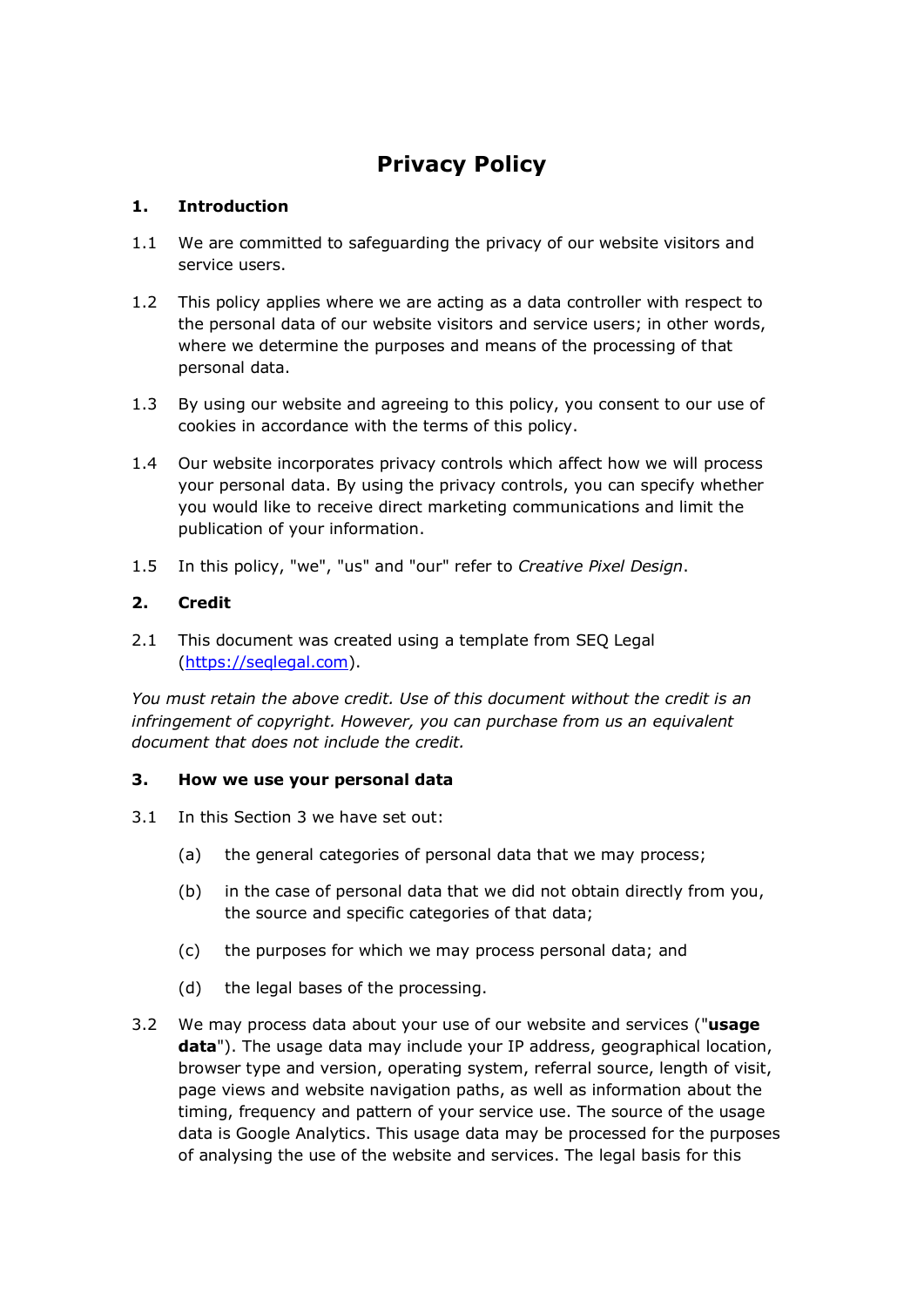processing is our legitimate interests, namely monitoring and improving our website and services.

- 3.3 We may process your personal data that are provided in the course of the use of our services ("**service data**"). The service data may include *name, email address, telephone number and website login details*. The source of the service data is you or your employer. The service data may be processed for the purposes of operating our website, providing our services, ensuring the security of our website and services, maintaining back-ups of our databases and communicating with you. The legal basis for this processing is our legitimate interests, namely the proper administration of our website and business OR the performance of a contract between you and us and/or taking steps, at your request, to enter into such a contract.
- 3.4 We may process information that you post for publication on our website or through our services ("**publication data**"). The publication data may be processed for the purposes of enabling such publication and administering our website and services. The legal basis for this processing is our legitimate interests, namely the proper administration of our website and business.
- 3.5 We may process information contained in any enquiry you submit to us regarding goods and/or services ("**enquiry data**"). The enquiry data may be processed for the purposes of offering, marketing and selling relevant goods and/or services to you. The legal basis for this processing is consent.
- 3.6 We may process information that you provide to us for the purpose of subscribing to our email notifications and/or newsletters ("**notification data**"). The notification data may be processed for the purposes of sending you the relevant notifications and/or newsletters. The legal basis for this processing is the performance of a contract between you and us and/or taking steps, at your request, to enter into such a contract.
- 3.7 We may process information contained in or relating to any communication that you send to us ("**correspondence data**"). The correspondence data may include the communication content and metadata associated with the communication. Our website will generate the metadata associated with communications made using the website contact forms. The correspondence data may be processed for the purposes of communicating with you and record-keeping. The legal basis for this processing is our legitimate interests, namely the proper administration of our website and business and communications with users.
- 3.8 We may process any of your personal data identified in this policy where necessary for the establishment, exercise or defence of legal claims, whether in court proceedings or in an administrative or out-of-court procedure. The legal basis for this processing is our legitimate interests, namely the protection and assertion of our legal rights, your legal rights and the legal rights of others.
- 3.8 In addition to the specific purposes for which we may process your personal data set out in this Section 3, we may also process any of your personal data where such processing is necessary for compliance with a legal obligation to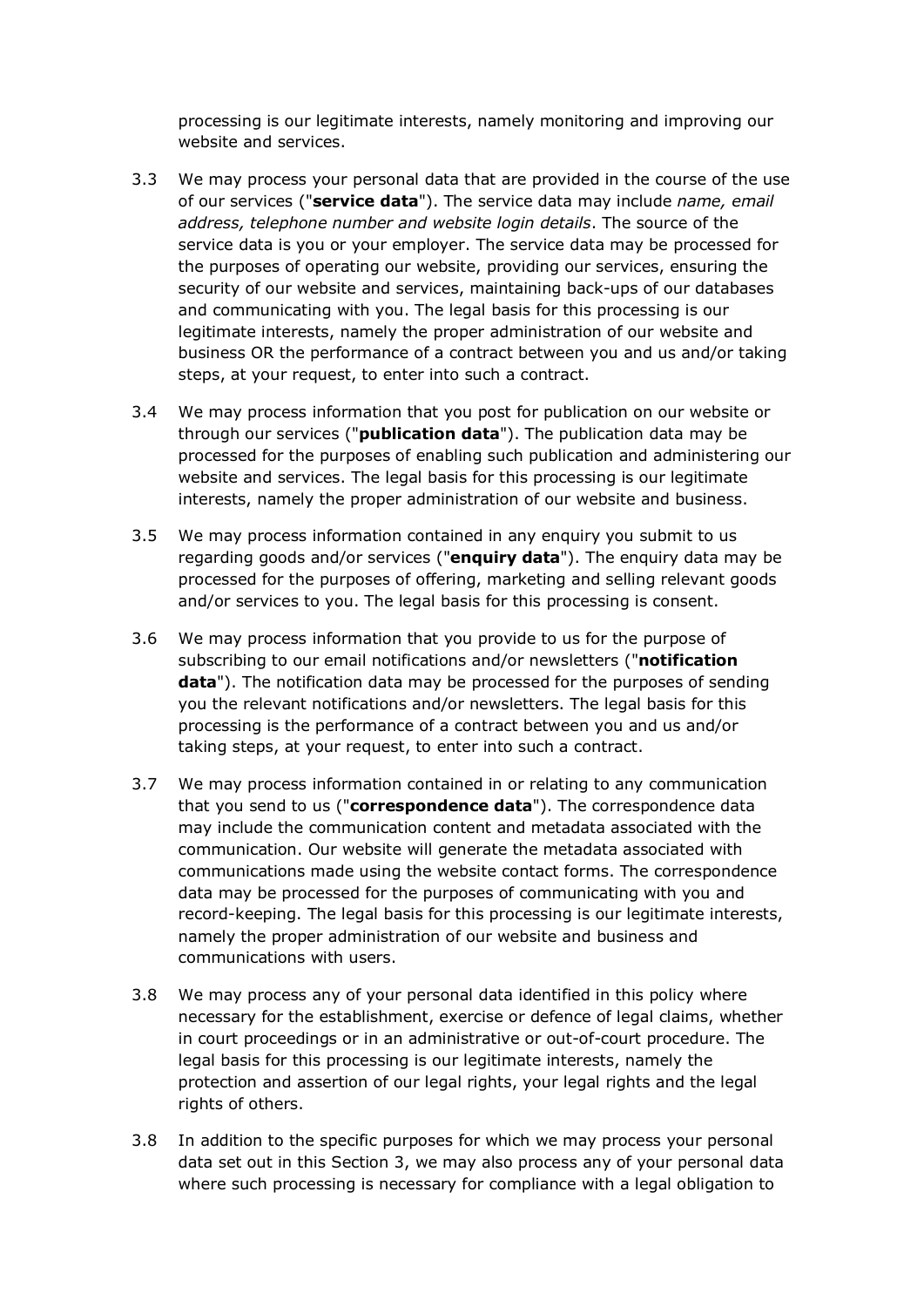which we are subject, or in order to protect your vital interests or the vital interests of another natural person.

3.9 Please do not supply any other person's personal data to us, unless we prompt you to do so.

## **4. Providing your personal data to others**

- 4.1 We may disclose your personal data to any member of our group of companies (this means our subsidiaries, our ultimate holding company and all its subsidiaries) insofar as reasonably necessary for the purposes, and on the legal bases, set out in this policy.
- 4.2 We may disclose your personal data to our insurers and/or professional advisers insofar as reasonably necessary for the purposes of obtaining or maintaining insurance coverage, managing risks, obtaining professional advice, or the establishment, exercise or defence of legal claims, whether in court proceedings or in an administrative or out-of-court procedure.

## **5. Retaining and deleting personal data**

- 5.1 This Section 5 sets out our data retention policies and procedure, which are designed to help ensure that we comply with our legal obligations in relation to the retention and deletion of personal data.
- 5.2 Personal data that we process for any purpose or purposes shall not be kept for longer than is necessary for that purpose or those purposes.
- 5.3 In some cases it is not possible for us to specify in advance the periods for which your personal data will be retained.
- 5.4 Notwithstanding the other provisions of this Section 5, we may retain your personal data where such retention is necessary for compliance with a legal obligation to which we are subject, or in order to protect your vital interests or the vital interests of another natural person.

## **6. Amendments**

- 6.1 We may update this policy from time to time by publishing a new version on our website.
- 6.2 You should check this page occasionally to ensure you are happy with any changes to this policy.
- 6.3 We may notify you of changes to this policy by email.

## **7. Your rights**

- 8.1 You may instruct us to provide you with any personal information we hold about you; provision of such information will be subject to:
	- (a) the payment of a fee currently fixed at GBP 10; and
	- (b) the supply of appropriate evidence of your identity for this purpose, we will usually accept a photocopy of your passport certified by a solicitor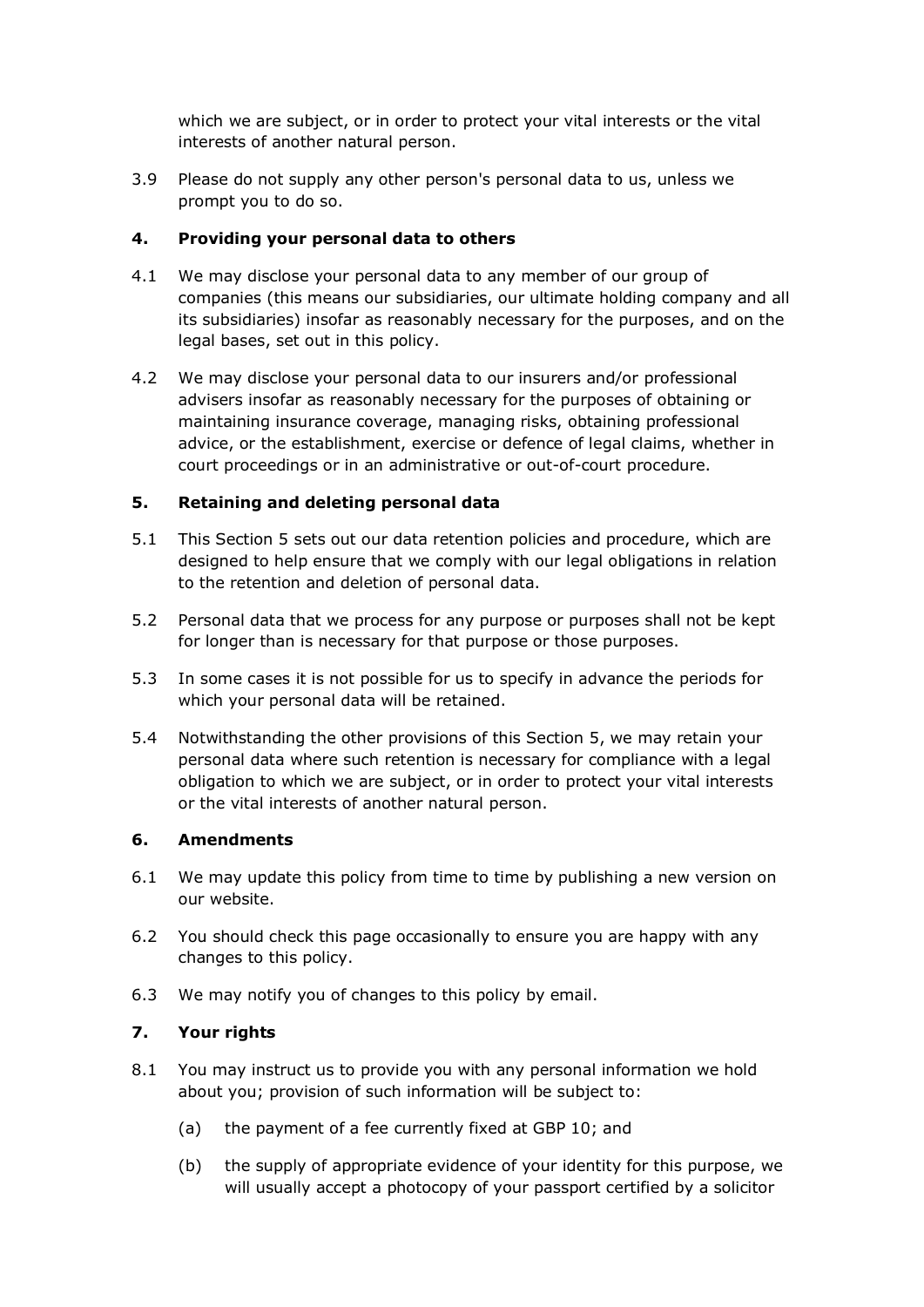or bank plus an original copy of a utility bill showing your current address.

- 8.2 We may withhold personal information that you request to the extent permitted by law.
- 8.3 You may instruct us at any time not to process your personal information for marketing purposes.
- 8.4 In practice, you will usually either expressly agree in advance to our use of your personal information for marketing purposes, or we will provide you with an opportunity to opt out of the use of your personal information for marketing purposes.

## **9. About cookies**

- 9.1 A cookie is a file containing an identifier (a string of letters and numbers) that is sent by a web server to a web browser and is stored by the browser. The identifier is then sent back to the server each time the browser requests a page from the server.
- 9.2 Cookies may be either "persistent" cookies or "session" cookies: a persistent cookie will be stored by a web browser and will remain valid until its set expiry date, unless deleted by the user before the expiry date; a session cookie, on the other hand, will expire at the end of the user session, when the web browser is closed.
- 9.3 Cookies do not typically contain any information that personally identifies a user, but personal information that we store about you may be linked to the information stored in and obtained from cookies.

## **10. Cookies that we use**

- 10.1 We use cookies for the following purposes:
	- (a) authentication we use cookies to identify you when you visit our website and as you navigate our website
	- (b) status we use cookies to help us to determine if you are logged into our website
	- (c) personalisation we use cookies to store information about your preferences and to personalise the website for you
	- (d) security we use cookies as an element of the security measures used to protect user accounts, including preventing fraudulent use of login credentials, and to protect our website and services generally.
	- (e) advertising we use cookies to help us to display advertisements that will be relevant to you.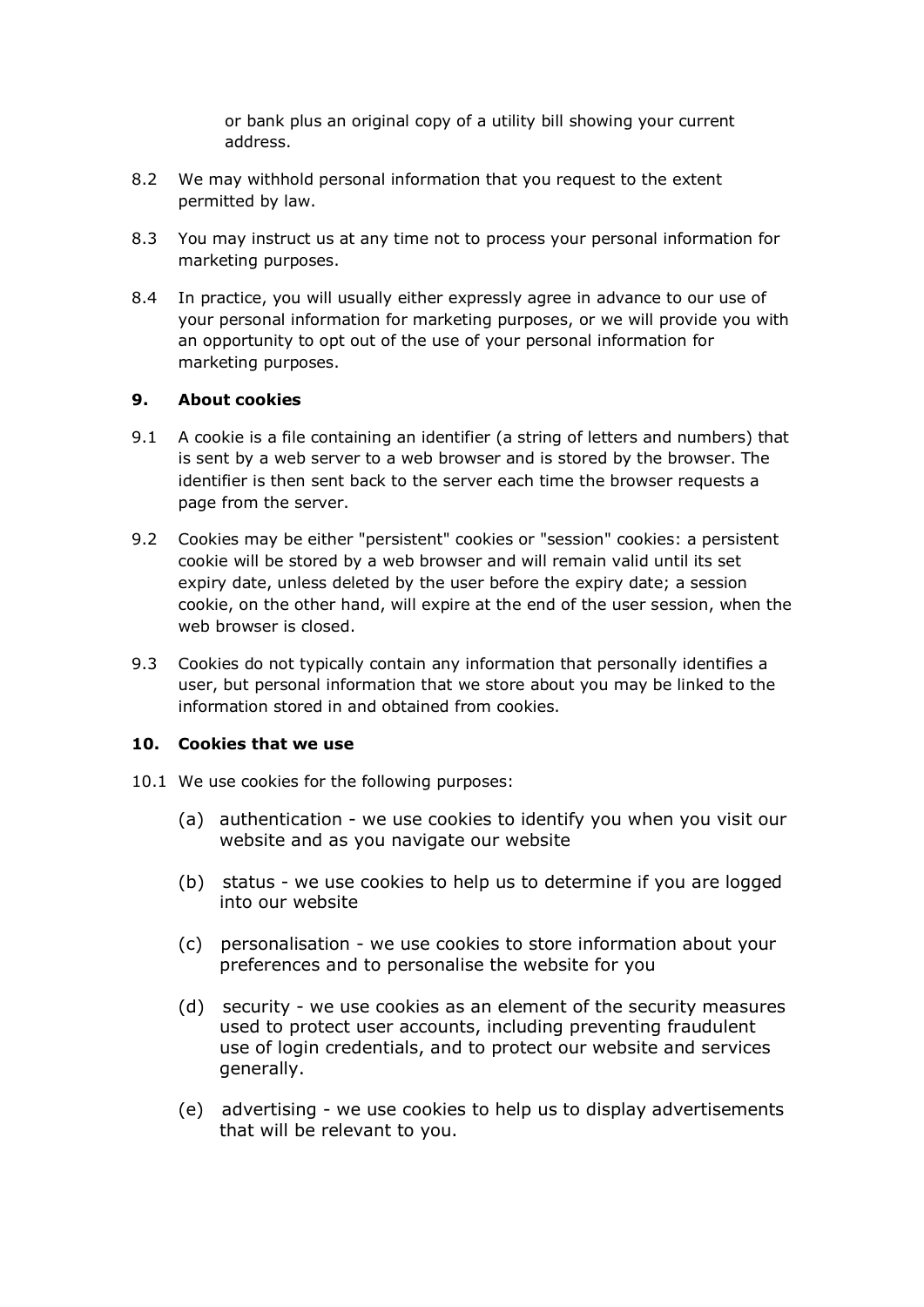- (f) analysis we use cookies to help us to analyse the use and performance of our website and services.
- (g) cookie consent we use cookies to store your preferences in relation to the use of cookies more generally

## **11. Cookies used by our service providers**

- 11.1 Our service providers use cookies and those cookies may be stored on your computer when you visit our website.
- 11.2 We use Google Analytics to analyse the use of our website. Google Analytics gathers information about website use by means of cookies. The information gathered relating to our website is used to create reports about the use of our website. Google's privacy policy is available at: https://www.google.com/policies/privacy/.

## **12. Managing cookies**

- 12.1 Most browsers allow you to refuse to accept cookies and to delete cookies. The methods for doing so vary from browser to browser, and from version to version. You can however obtain up-to-date information about blocking and deleting cookies via these links:
	- (a) https://support.google.com/chrome/answer/95647?hl=en (Chrome);
	- (b) https://support.mozilla.org/en-US/kb/enable-and-disable-cookieswebsite-preferences (Firefox);
	- (c) http://www.opera.com/help/tutorials/security/cookies/ (Opera);
	- (d) https://support.microsoft.com/en-gb/help/17442/windows-internetexplorer-delete-manage-cookies (Internet Explorer);
	- (e) https://support.apple.com/kb/PH21411 (Safari); and
	- (f) https://privacy.microsoft.com/en-us/windows-10-microsoft-edge-andprivacy (Edge).
- 12.2 Blocking all cookies will have a negative impact upon the usability of many websites.
- 12.3 If you block cookies, you will not be able to use all the features on our website.

#### **13. Our details**

- 13.1 This website is owned and operated by *Creative Pixel Design*.
- 13.2 You can contact us:
	- (a) using our website contact form;